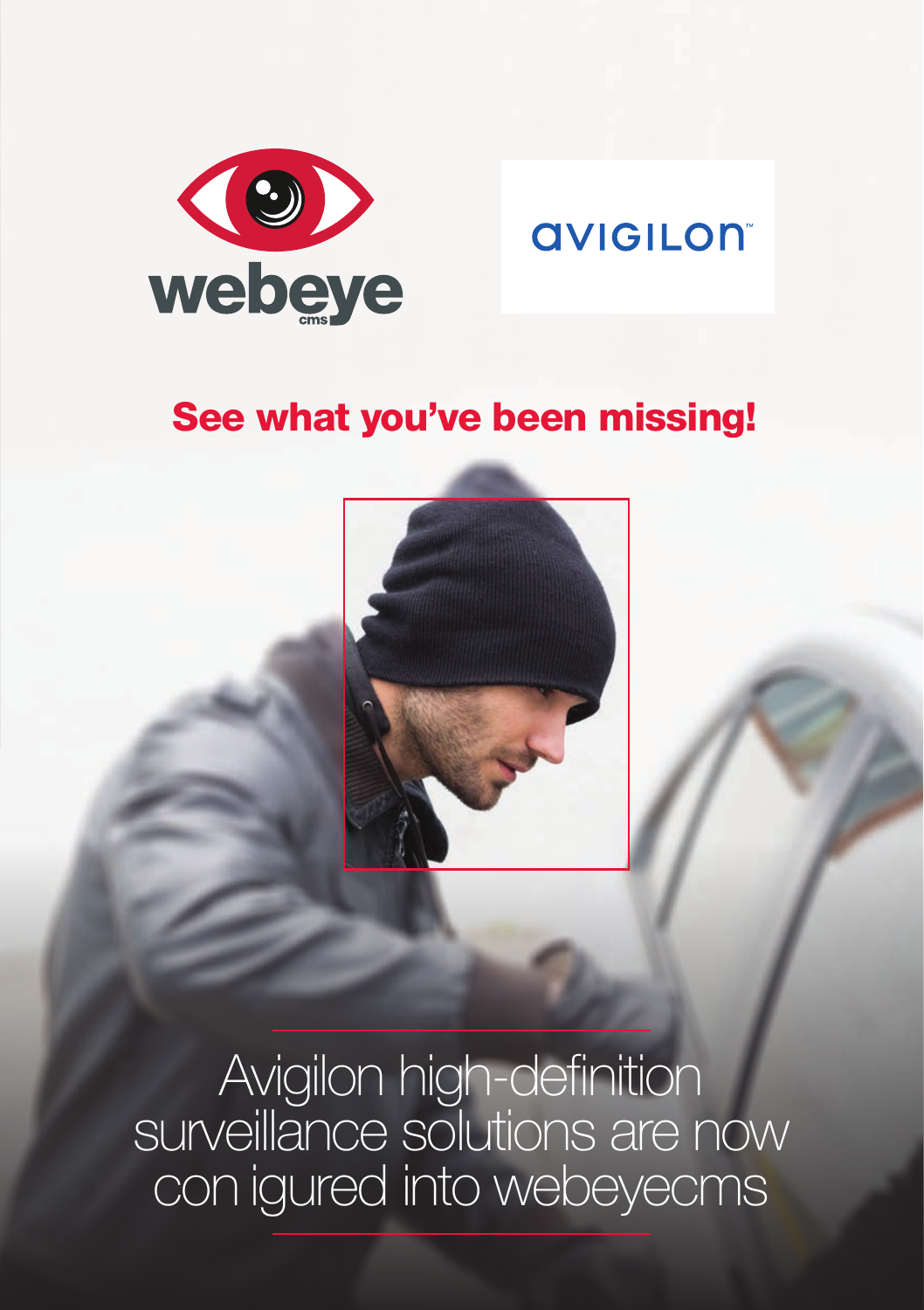Avigilon provides the world's best image quality, now configured to work with webeyecms the world's best cloud security software.

FROT BEISERRY

With webeye's live streaming function you can view high quality images immediately from where ever you are.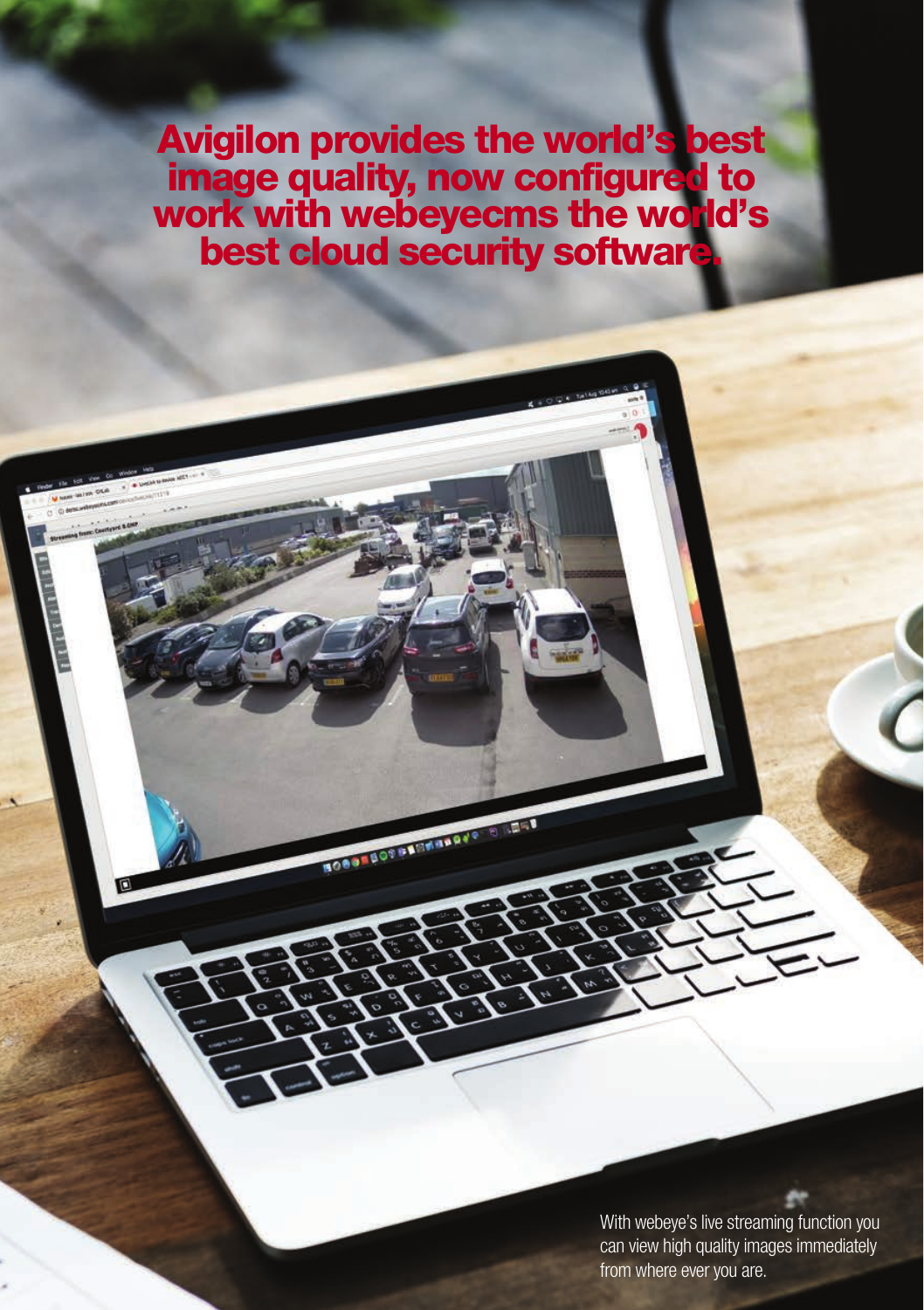# The world's most powerful, easy to use end-to-end security system

Avigilon delivers industry-leading HD network video management software, megapixel cameras and machine learning analytics products to the world's top companies and is now configured into webeyecms. Combined they deliver the highest quality technology and reliability in the security and surveillance industry. When only the best will do you need to specify Avigilon with webeyecms.

# Key features

# Trusted security, all in one place

Avigilon and webeye deliver a full range of video surveillance solutions - from servers to cameras and armed with the alarm delivery and monitoring power of webeyecms.

## Video surveillance with clear image detail

Avigilon High Definition Stream Management (HDSM)™ technology preserves video image integrity while intelligently managing bandwidth. When coupled with a broad range of megapixel cameras, you get high quality imaging and maximum coverage.

## Security software with no complications

you to add multiple offices, buildings, or locations.

Avigilon video software provides intuitive, easy-to-use interfaces. Avigilon Control Center (ACC)™ software gives you complete control of video playback.

Scalable security – designed with tomorrow's growth in mind

Whether you need to add additional buildings or cameras, Avigilon trusted security solutions grow with your business. Our powerful ACC video software can manage an unlimited number of cameras. Avigilon ACM software enables













webeyecms brings additional capabilities to Avigilon because it enables all events to be stored and video can be viewed for up to 6 months if required. webeyecms the world's first fully cloud based alarm platform and incorporates the patented PADARC\* delivery system and voted the World's Best Cloud Security Software\*\*

# Fully monitored 24/7, 365 days a year

Cloud storage and intelligence

We've fully automated the alarm receipt, alarm handling and alerting functions usually associated with a traditional monitoring station. This improves monitoring efficiency and an exponential increase in alarm handling capability.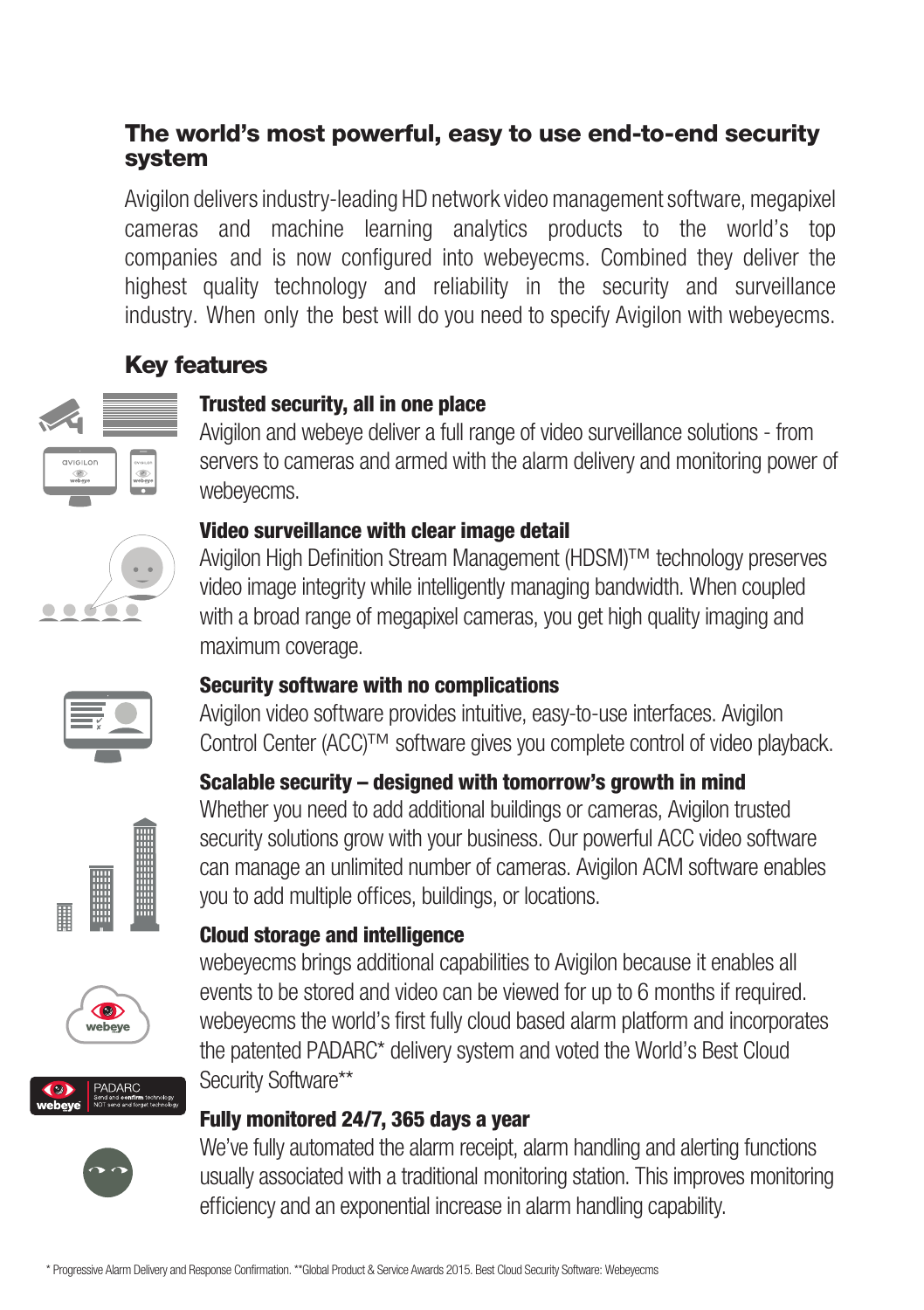The next generation cloud alarm and monitoring platform that behaves as a virtual monitoring station. The cloud automation simultaneously escalates the notification efficiently to any number of stakeholders. The automatic auditing process enhances management control and cost saving.

# The diagram shows how webeyecms receives, processes and delivers alerts from the Avigilon system.

webeyecms maintains the high definition images from the Avigilon system and sends alarm events as video clips via the internet to the receipients cell phone or browser. The receipient can also log into their webeyecms account and view live video.



Diagram shows Avigilon system integrated into webeyecms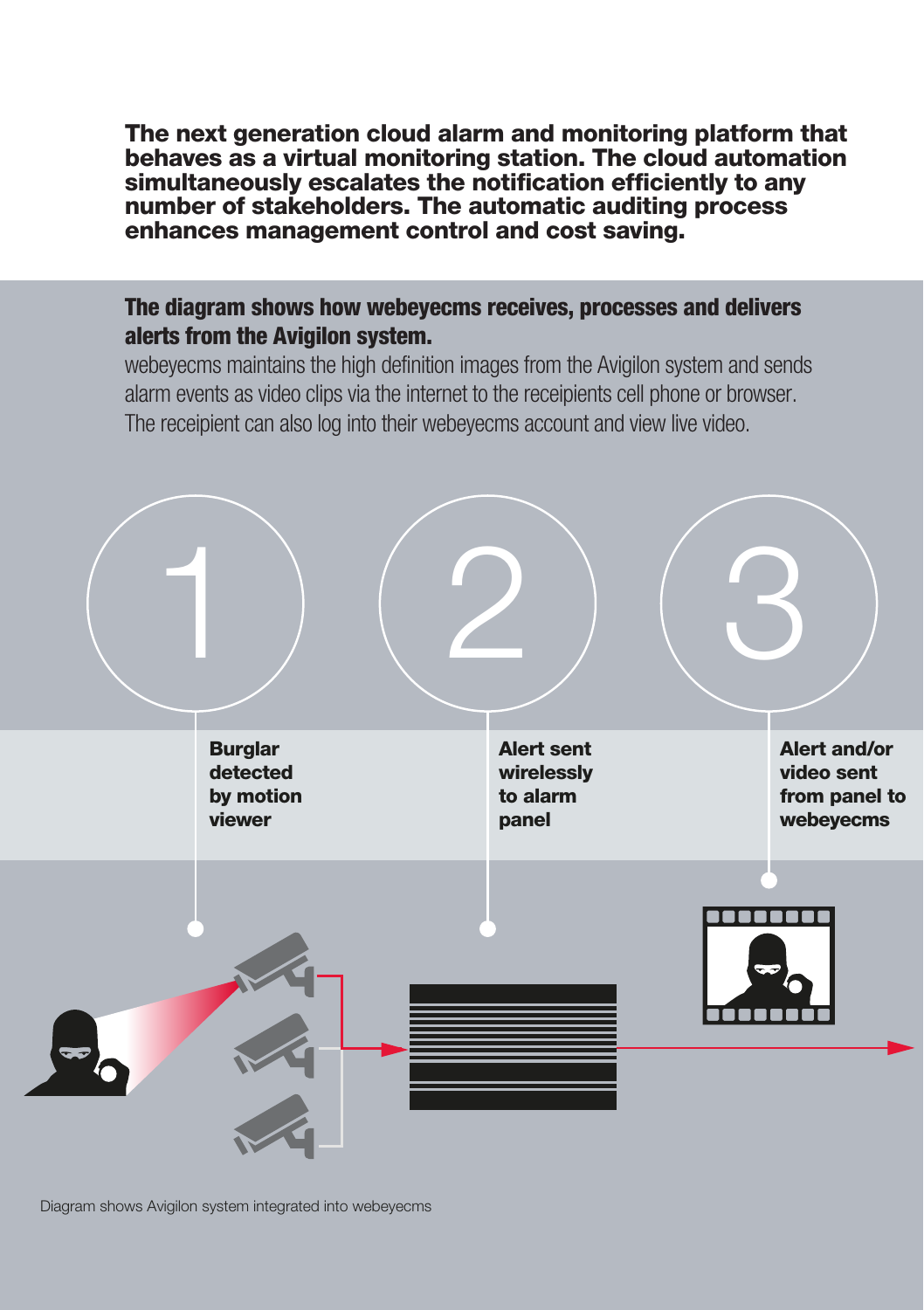- Notifications sent your own internet enabled devices
- No contracts, pay as you go service
- This automated, central station solution is suitable for anyone
- Easy to use and linstall

Once webeyecms receives the alarm it goes through unprecedented checks and balances to process and disseminate the information then notify the alarm recipients. Notification of an alarm is sent to all recipients simultaneously and virtually Immediately. If no one acknowledges the notification webeyecms re-sends the notification every 10 minutes for up to 2 hours or until someone confirms receipt.

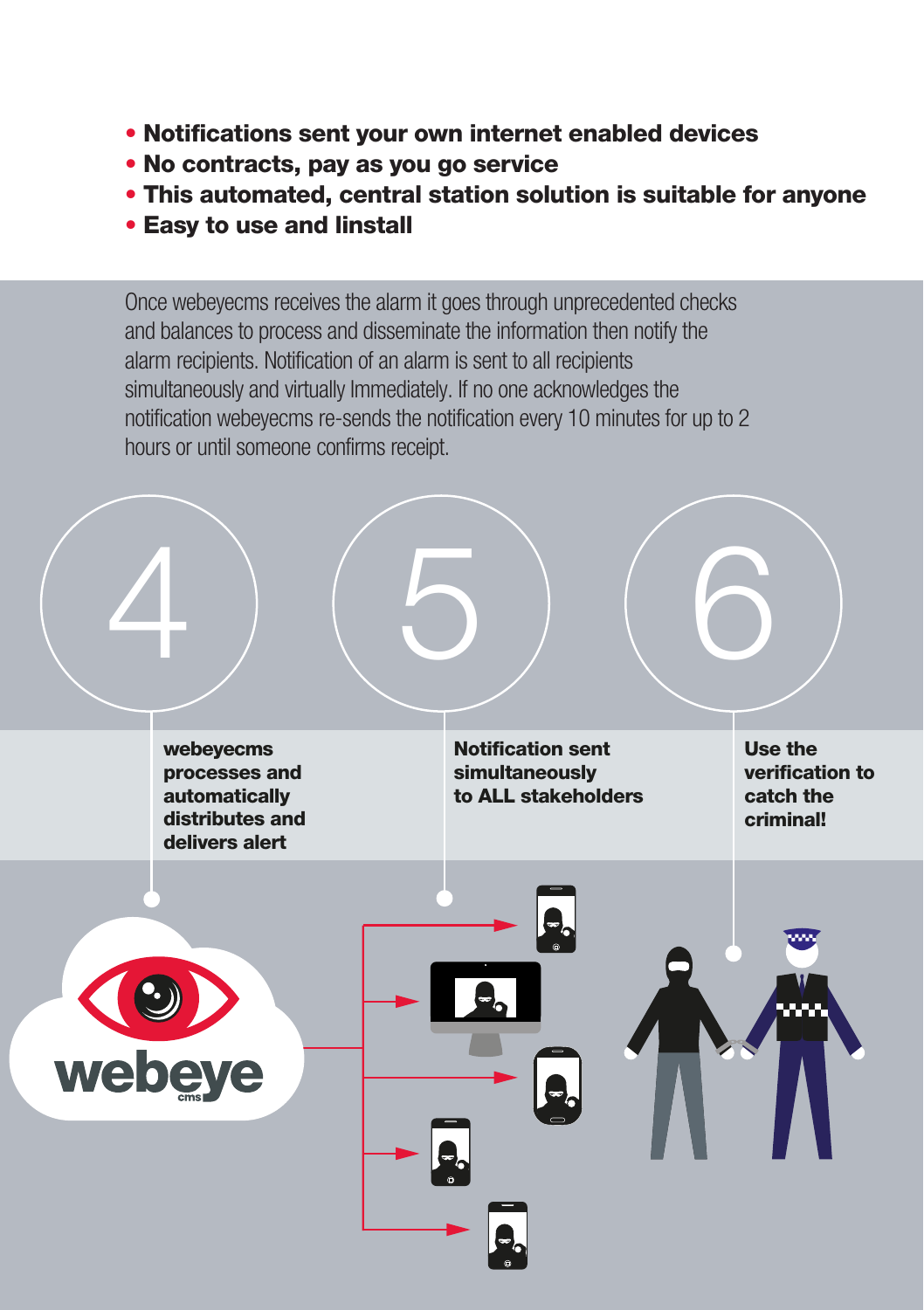# High performance equipment with Self-learning Video Analytics for smarter protection.

Designed for fast and easy installation, the appliances instantly detect and learn the surrounding scene and adapt to changes. Because security personnel can't be everywhere all the time, Avigilon's analytics solutions can monitor an area 24/7/365.





#### H4 HD Bullet Camera with Self-Learning Video Analytics

Ideal for seeing objects and activity in complete darkness. Embedded with self-learning video analytics, it seamlessly integrates with the Avigilon Control Center, allowing security personnel to respond proactively and mitigate an incident before damage is done. With unique adaptive IR technology, this camera provides both wide and narrow illumination, enabling consistent illumination in complete darkness to enhance image quality regardless of scene conditions. Equipped with new Triple Exposure Ultra-Wide Dynamic Range (WDR) and patented LightCatcher™ technology, ensuring you receive excellent image detail. Onboard storage capabilities let you manage storage directly on the camera using a standard SD memory card.

### ACC™ ES Analytics Appliance

The ACC Edge Solution (ES) Analytics Appliance provides a cost-effective way to add analytic capability to new or existing video surveillance cameras, enabling you to intelligently record locally, monitor centrally and manage remotely.

The Avigilon Control Center (ACC) Edge Solution (ES) Analytics Appliance is a flexible, all-in-one device that brings server-level performance to the network edge. It adds self-learning video analytics, embedded storage and remote management to any IP video surveillance camera.

By offering intelligent monitoring deployed at the network edge, the ability to store high amounts of HD video data remotely, and the ability to view live or recorded video from long distances upon demand, the ACC ES Analytics Appliance is ideal for centralized monitoring of critical infrastructure locations such as upstream oil and gas pipelines, telecommunications towers, power substations, and important city areas.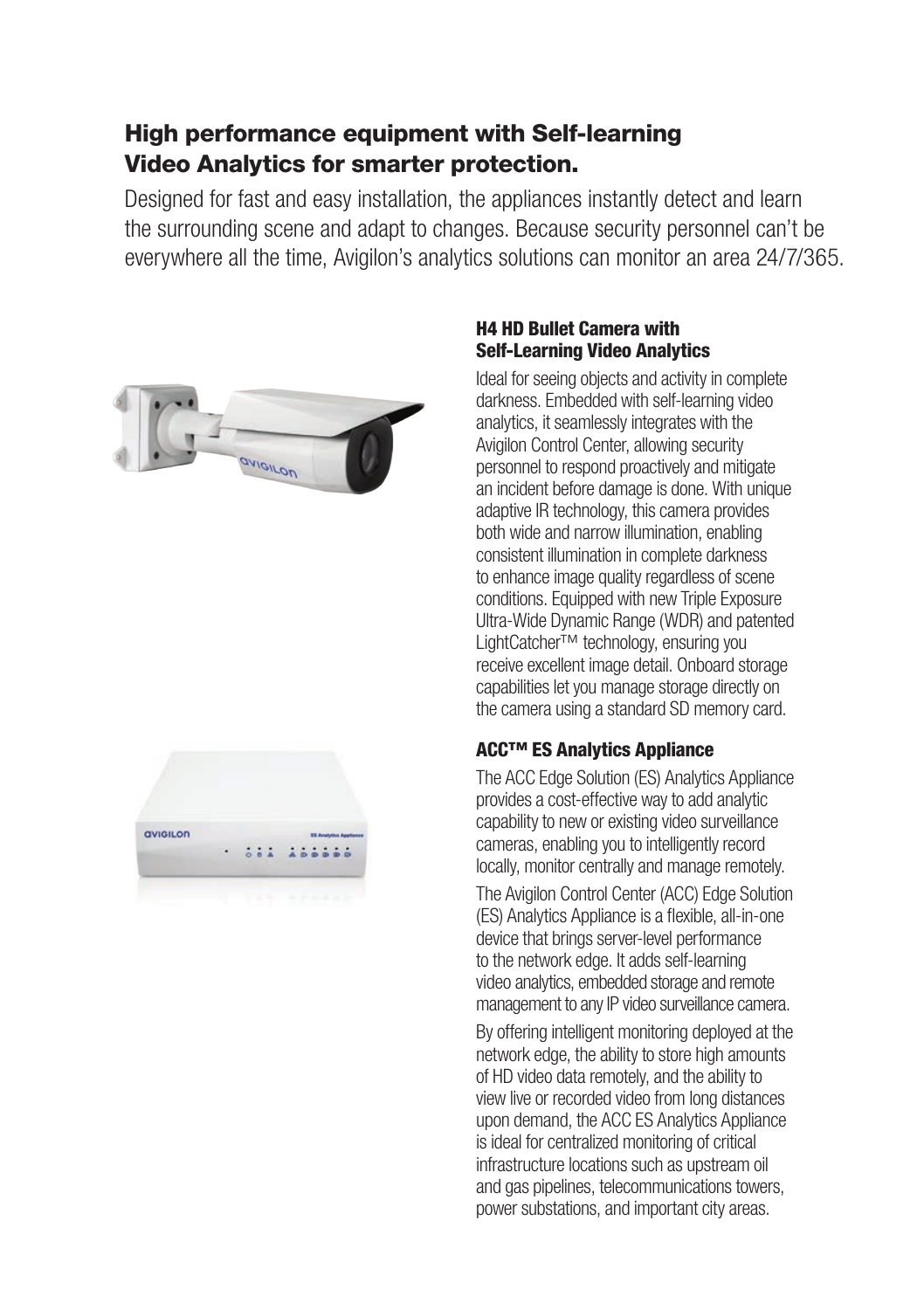

#### Avigilon Control Center™ Software with HDSM™ Technology

Avigilon Control Center (ACC) is an easy to use video management software, and has optimized how security professionals manage and interact with high definition video. As a distributed network platform with enterprise-class reliability, Avigilon Control Center is able to efficiently capture, manage and store high definition surveillance video while intelligently managing bandwidth and storage. Avigilon Control Center can be preinstalled and configured on an Avigilon High Definition Video Appliance, Network Video Recorder (NVR) with the industry's highest NVR network throughput or work as standalone software, to meet the needs of a wide variety of installations.

# Advanced Control Center Features

#### Alarm Escalation

• Allows the creation of complete end-to-end workflows for the monitoring, assignment, and acknowledgement of alarms.

#### ACC Mobile

• Provides alarm notifications, access to live and recorded video, and integrated audio talkdown from Android and iOS mobile devices.

#### POS Transaction Engine

• Link HD surveillance footage (viewed instantly) with transaction data to address compliance requirements and reduce shrinkage and theft.

#### License Plate Recognition

• Detects specific regional license plates as they appear in the camera field of view to monitor vehicle traffic.

#### Self-Learning Video Analytics

• Configure custom video analytics based events as alarm and rule triggers.

#### Acquisition Manager

• Ensures that all Avigilon cameras, regardless of resolution, are configured to collect exceptional HD and Ultra HD image quality over a wide range of lighting conditions.

#### Simple Camera and Server Installation

• Plug-and-play capabilities for NVRs and cameras that automatically identify themselves on the network, without manual configuration or searching.

#### Detailed Management, Monitoring, and Reporting of System Status and Security

• Detailed logs of storage, network, and overall system status to ensure the highest possible system uptime for critical applications.